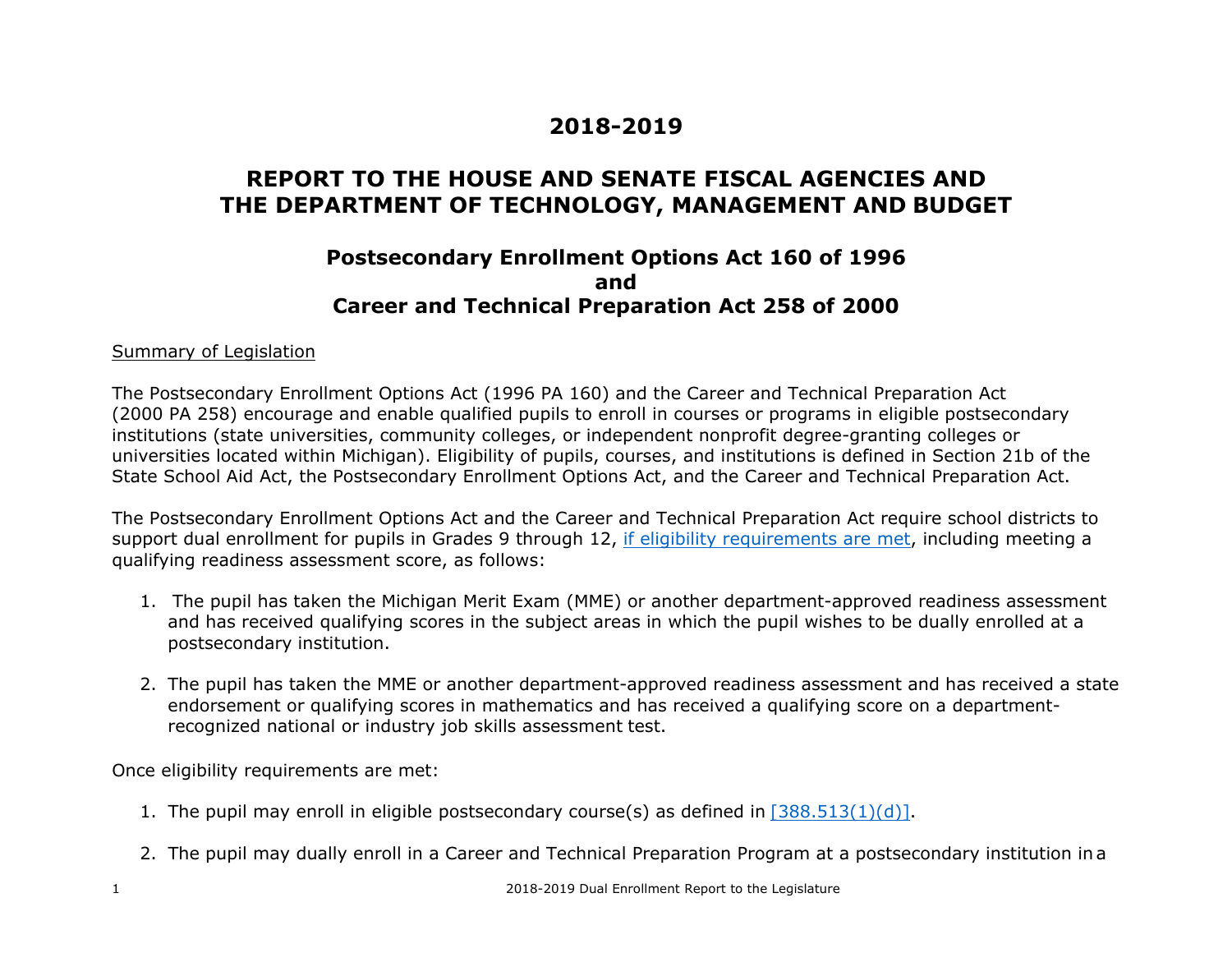subject that is not offered through the Career and Technical Education Program at the local or intermediate school district (ISD) or through an area-wide career and technical education program.

The postsecondary course(s):

- must be academic in nature or applicable to career preparation,
- must normally apply toward satisfaction of degree requirements,
- may not be in the subject matter of hobby-craft, recreation, physical education, theology, divinity, or religious education.

Questions regarding classification of courses as academic or activity are left to the discretion of the district and should consider the interests and ambitions of the pupil. Districts have always had the option of supporting pupils in appropriate course work that may include college courses. A local school board may elect to support college-level courses or career preparation courses for any pupil, if it is in the best interest of the pupil. The Postsecondary Enrollment Options Act and the Career and Technical Preparation Act do not prohibit a district from supporting any pupil, regardless of grade level, from taking college courses. However, data for districts utilizing this option are not included in this report.

#### Summary of Report Requirements

Section 388.521 requires the Michigan Department of Education (MDE) to prepare and submit to the House and Senate Fiscal Agencies and the Department of Technology, Management, and Budget a summary annual report on the identified information.

#### Data Collection for Dual Enrollment Options

School districts submit information to the MDE for the preceding school year as indicated in legislation. Tables 1 and 2 below provide data regarding the following required reporting elements:

- a) the amount of money expended by the school district for payments required under these Acts,
- b) the number of eligible students who were enrolled in the school district and the number of those eligible students who enrolled in one or more postsecondary courses and received payment of all or part of eligible charges under these Acts, both in the aggregate and by grade level,
- c) the percentage of the school district's enrollment represented by the eligible students described in Subdivision b, both in the aggregate and by grade level,